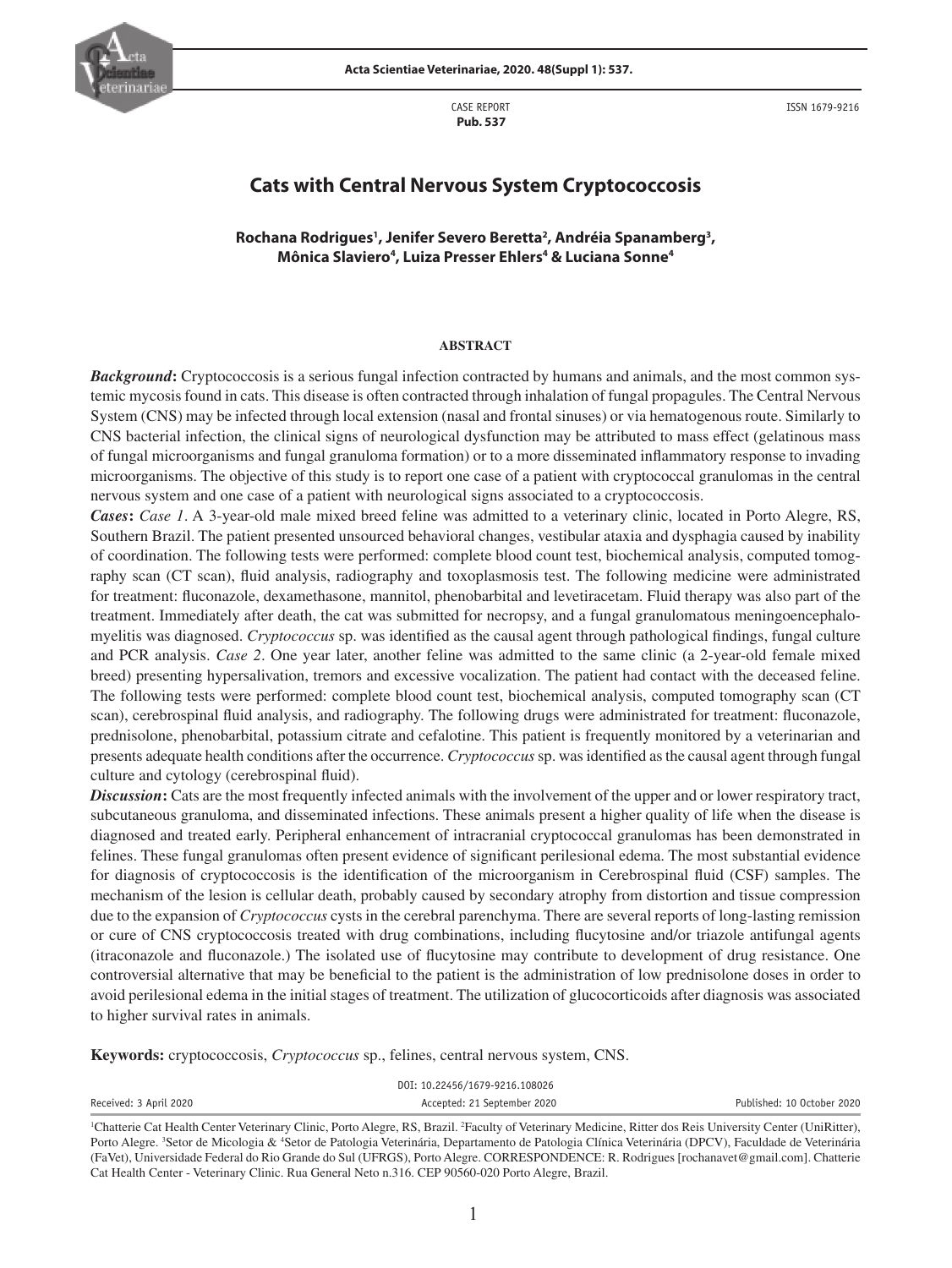#### **INTRODUCTION**

Cats are the most frequently infected animals with the involvement of the upper and or lower respiratory tract, subcutaneous granuloma, and disseminated infections [8]. The most common species causing disease are *C. neoformans* and *Cryptococcus gattii* in humans and animals [1]. According to the literature, feline infection caused by *C. neoformans* is rare [11] and infection caused by *C. gattii* is more common in tropical and subtropical climates [9,11]. Cryptococcosis is contracted through inhalation of airborne fungal propagules microorganisms such as yeast cells desiccated by environmental exposure. The pathogenicity of yeasts depends of factors such as inoculum size, virulence of the cryptococcal strain and the state of defense of the host [1]. The infection occurs in the lungs, but it is believed that the microorganism suffers hematogenous dissemination to other places (such as the central nervous system) through macrophages [11]. The clinical signs of animals with cryptococcosis are anorexia, weight loss, lethargy, nasal secretions, sneeze, cough, skin lesions and ocular disease (uveitis, granulomatous chorioretinitis and exudative retinal detachment), observed through neurological signs [5]. Neurological signs related to cryptococcal infection in felines are obnubilation, behavioral and temperamental changes, hyperesthesia, contractions or tremors, seizures, circular motion, head pressure, ataxia, paresis, head inclination and other vestibular signs, anosmia and blindness [8,11,12]. Cryptococcosis in central nervous system (CNS) is diagnosed through computed tomography scan (CT scan), Magnetic Resonance Imaging (MRI scan), medical history, clinical exams and cytologic evaluation of the cerebrospinal fluid, where neutrophilic or mononuclear (mixed) pleocytosis may be observed. The most common occurrence in felines is the neutrophilic pleocytosis [5,12]. The objective of this study is to report one case of a patient with cryptococcal granulomas in the central nervous system and one case of a patient with neurological signs associated to cryptococcosis.

### **CASES**

*Case 1.* A 3-year-old male mixed breed feline was admitted to a veterinary clinic, located in Porto Alegre, RS, Southern Brazil, in April 2019. The feline tested negative for FIV and FeLV and presented unsourced behavioral changes and vestibular ataxia. The symptoms persisted for 4 months, according to the tutor. The following tests were performed: complete blood count test, biochemical analysis, fluid analysis, radiography, toxoplasmosis test (indirect immunofluorescence assay (IFA): antibodies IgM and IgG negatives) and computed tomography scan (CT scan). The blood count test presented alteration of lymphocytes and superior platelet aggregation. The biochemical analysis presented results of albumin 2.51 g/ dL, AST/ GOT - aspartate aminotransferase 56.00 U/L, creatinine 1.8 mg/dL, alkaline phosphatase 25.0 U/L, Gamma-glutamyl transferase (GGT) 0.00 U/L and urea 54.8 mg/dL with moderate hemolyzed serum. The fluid analysis with medical history of somnolence presented 69.0 mg/dL of proteins and sample composed of 65.8% of mononuclear and 34.1% polymorphonuclear, with the presence of erythrocytes. The radiography test presented pneumonia pattern (Figure 1). The head CT scan presented a discrete amorphous region in the hypophysis, captured in contrast; standard homogeneous brain parenchyma and cerebellar in pre and post contrast, with absence of mass effect; median line, cribriform plate and other bone structures intact; non-apparent lateral, third and fourth ventricles (diffuse edema); preserved left and right ears and normal head structures. The CT scan suggested neoplastic (adenoma) and infectious or noninfectious inflammatory processes. The following drugs were administrated for treatment: fluconazole<sup>1</sup> [0.5 mg/kg VO BID], mannitol<sup>2</sup> [10 mL/kg VI], Phenobarbital<sup>3</sup> [1 mg/kg BID], dexamethasone<sup>4</sup> [0.125 mg/kg SID], levetiracetam<sup>5</sup> [20 mg/kg PO TID] and fluid therapy<sup>2</sup> [70 mL/kg/day]. The patient was unresponsive to treatment and died.

Immediately after death, the cat was submitted for necropsy. Multiple samples of tissues were collected, fixed in 10% neutral buffered formalin, routinely processed for histology, and stained with hematoxylin and eosin (HE). *Post mortem* examination showed multifocal petechiae in the right cerebellar hemisphere, extending to the vermis and the oblong medulla. On the surface cut, gelatinous, pale, yellow to brown masses, which measured 0.5 to 1 cm in diameter were identified randomly in a couple of regions of the brain, including the parietal and frontal cortex, thalamus, and the cerebellar parenchyma (Figure 2). In addition, the leptomeninges of the brain were mildly edematous, thicken and slightly opaque. Microscopically, several fungal structures were observed in the cortex and leptomeninges of the frontal and parietal lobes of the brain (Figure 3), thalamus, cerebellum, sections of the spinal cord (cervical, thoracolumbar and sacral segments) and optic nerve. These organisms measured 10 to 20 µm in diameter, were ovoid to spherical, thick-walled, yeast-like structures that were surrounded by negatively-stained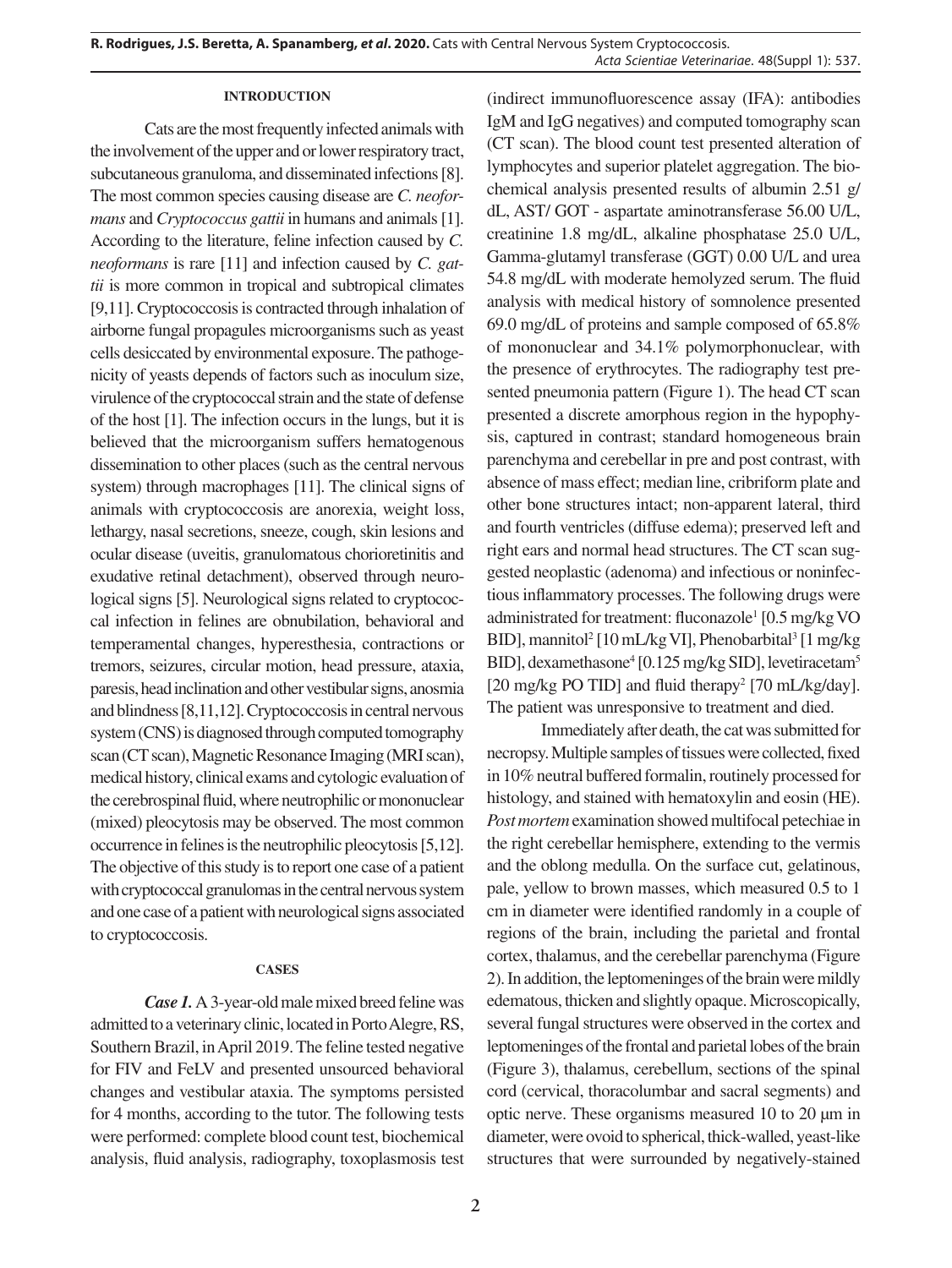halos of variable thickness compatible with *Cryptococcus* spp. These yeasts were often associated with a mild inflammatory infiltrate of macrophages, lymphocytes, and neutrophils. Additionally, there were multifocal areas of marked hemorrhage in the leptomeninges of the cerebellum. In the lungs and mucosa of the nasal cavity, a few scattered yeast forms were identified, similar to those observed in the nervous system, often associated to a mild inflammatory infiltrate of macrophages and lymphocytes.



**Figure 1.** Case 1: the radiography test presented pneumonia pattern.



**Figure 2.** Case 1: transverse section of the brain. Numerous intracerebral gelatinous, pale masses measuring 0.5 to 1 cm in diameter.



**Figure 3.** Case 1: granulomatous leptomenigitis by *Cryptococcus* spp. Leptomeninge of the brain markedly thickened by large amounts of cryptococcal yeast in a middle of a mild inflammatory infiltrate [HE; Bar= 200 µm].

*Case 2*. In April 2020, another feline was admitted to the same clinic (a 2-year-old female mixed breed). The animal had been presented unsourced behavioral changes (hypersalivation, tremors and excessive vocalization) for 7 days. The patient lived in the same residence of the deceased feline of case 1. This feline was not tested for FIV and FeLV. The following tests were performed: complete blood count test, biochemical analysis, radiography, fluid analysis and computed tomography scan. The presence of several red blood cells was detected in microscopic analysis of cerebrospinal fluid sample, 14% regular-sized lymphocytes, 56% neutrophils (rare degenerate), 17% eosinophils, 13% monocytes, absence of platelets and mitosis figures, phagocytic activity. The result of fluid analysis presented high levels of protein (57 mg/dL), which suggested an infectious/inflammatory process, tissue necrosis, alteration in CSF absorption and flow. The positive result in Pandy test<sup>6</sup> suggested alteration in blood-brain barrier permeability. The relation of fluid and blood glucoses was 66.65% and needs cautious evaluation due to the high glycemic levels of the patient. The sample presented mixed pleocytosis, which may be associated to meningoencephalitis, feline infectious peritonitis, diseases caused by protozoa and fungi, discopathy, ischemia and neoplasia. The CT scan showed preserved encephalic and cerebellar sulci; average morphology encephalic parenchyma, with focus of unenhanced hypersignals post-contrast in the pyriform lobes and average ventricular system and preserved ears.

The following drugs were administrated for treatment: potassium citrate<sup>7</sup> [250 mg/kg VO SID], phenobarbital<sup>3</sup> [3 mg/kg IV BID], cefalotine<sup>8</sup> [22 mg/ kg IV TID], fluconazole<sup>1</sup> [0.5 mg/kg VO BID], prednisolone<sup>9</sup> [2 mg/kg VO SID], and fluid therapy<sup>2</sup> [150] mL/kg/day]. This patient is frequently monitored by a veterinarian and presents adequate health conditions after treatment.

Tissue fragments and cerebrospinal fluid from cases 1 and 2 were plated onto Sabouraud Dextrose Agar<sup>10</sup> and incubated at 30°C for 48 h. In addition, the isolate was discriminated by a color reaction developed on bird seed agar. Spherical-tooval yeast cells surrounded by a mucopolysaccharide capsule were observed. Based on macro and micromorphology features, the isolate was consistent with *Cryptococcus* spp. Additionally, DNA was extracted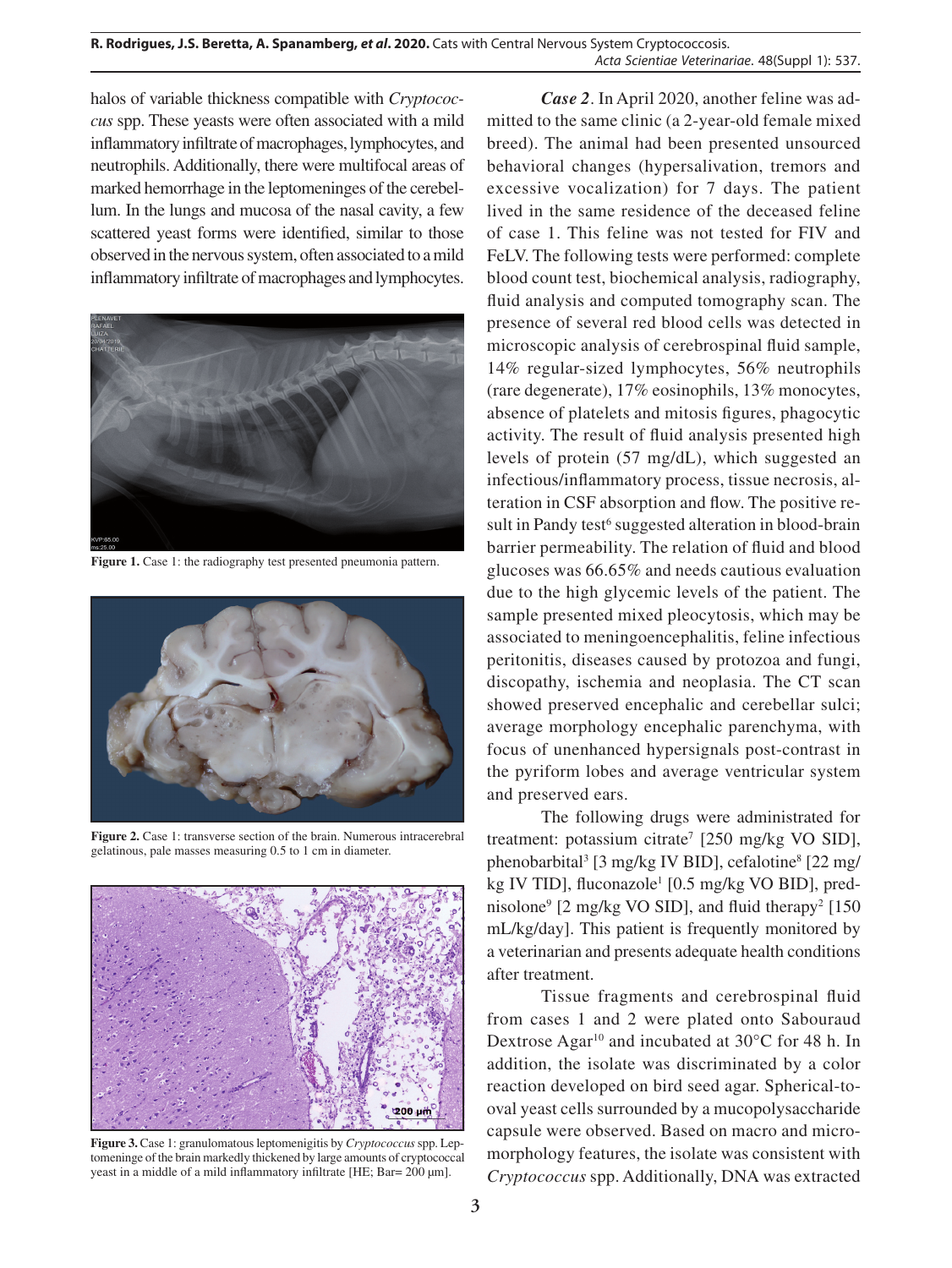from these colonies using the Qiagen DNeasy® plant mini DNA extraction  $kit^{11}$ , according to the manufacturer instructions. DNA extracted was detected with panfungal polymerase chain reaction (PCR) using ITS1-F and ITS4-R primers [14] for amplification of internal transcribed spacer 1 and 2 regions. This reaction was performed in a 25 µL mixture containing 1 µL of DNA extract, 12.5 µL Taq PCR master mix (Qiagen)<sup>11</sup> and 0.5 µL of each primer (for a 0.2 µM final concentration of each primer). After a preincubation at 94°C for 15 min, amplification was performed for a total of 35 cycles, as it follows: denaturation at 94°C for 30 s, annealing at 51°C for 45 s, extension at 72°C for 1 min, and a final extension step of 10 min at 72°C. PCR product was separated onto 2% agarose, purified using PureLink® PCR Purification Kit<sup>12</sup> and sequenced to confirm the identity of the fungal isolate.

# **DISCUSSION**

Diagnosis of cryptococcosis was based on the clinical, pathological, and identification of the fungus through mycological and molecular techniques. Early diagnosis and treatment improve health conditions and provide a higher quality of life to the animal. The identification of cryptococcal microorganisms in samples is the strongest evidence of diagnosis. Central nervous system (CNS) involvement in cats results from either cryptococcal meningitis or multifocal granulomatous encephalomyelitis [10]. Fungal infections in CNS induce to mixed pleocytosis and higher levels of protein in CSF [2], as observed in cases 1 and 2 (69 mg/dL and 57 mg/dL, consecutively). The nature of pleocytosis is highly variable, but generally presents high proportions of mononuclear cells and neutrophils [2]. Color and clarity are important diagnostic characteristics of CSF. Turbid CSF indicates alterations such as increased number of cells and proteins. The CSF sample in case 1 presented high levels of neutrophils and a colorless, turbid aspect that indicates infections. The CSF sample in case 2, presented a pink, turbid aspect. The color pink indicates blood contamination during sampling or trauma hemorrhage, while the turbid aspect indicated high levels of proteins and infection [3].

The pathological findings observed in case 1 were compatible with a fungal granulomatous meningoencephalomyelitis. The meninges are often involved in cases of neurological cryptococcosis in cats; however, the granulomatous reaction is usually minimal [10]. The thick yeast capsule is composed of polysaccharides, of which masks the yeast from recognition by phagocytes and may suppress T-cell responses, which explains the decrease in the inflammatory host response [4].

The visualization of yeasts in the nasal mucosa in the present case corroborates with the hypothesis that the nasal cavity is the initial site of infection in cats [12]. *Cryptococcus* propagules penetrate the nasal cavity and primarily infect the respiratory system, extending to the lungs, and can spread via the bloodstream to other tissues, or can infected the CNS by local extension [4,13]. In the case 1, the marked amount of yeasts cell observed in the optic nerve suggests that the infection in the CNS was secondary to extension from the optic nerve, of which probably was infected secondary to nasal cavity infection.

Despite the marked amount of yeasts cell numbers observed in the histopathology of case 1, these cells were not seen in the CSF analysis, similar to reported in another study [10]. Thus, it is important always to perform fungal cultures on all animals in which cryptococcosis is suspected, specially cats with neurological signs.

*Cryptococcus* species can be isolated readily in the laboratory on standard media. Fungal culture is considered as diagnostic method pattern of reference for the identification of *Cryptococcus* sp. and associated with microscopic examination of the tissue and fluid and PCR technique confirmed the etiological agent in both cases.

The treatment and prognosis are not clearly defined due to the scarcity of data about antifungal treatment in felines with CNS cryptococcosis. The most effective drug for treatment is fluconazole. The main disadvantage of fluconazole is the high cost. Few antifungal drugs are capable of traversing the bloodbrain barrier effectively, even when inflamed. Flucytosine (5-fluorocytosine) and fluconazole (triazole agent) can easily traverse the blood-brain barrier [2,6,7]. The effectiveness of fluconazole was comproved in case 2, in which the patient presented an adequate recovery.

Cryptococcal infection in cats can results in multifocal granulomatous encephalomyelitis; however, animals with cryptococcosis in CNS can present adequate survival with frequent medical supervision, as exemplified in case 2. Supervision is necessary for at least 2 months in order to improve elimination of